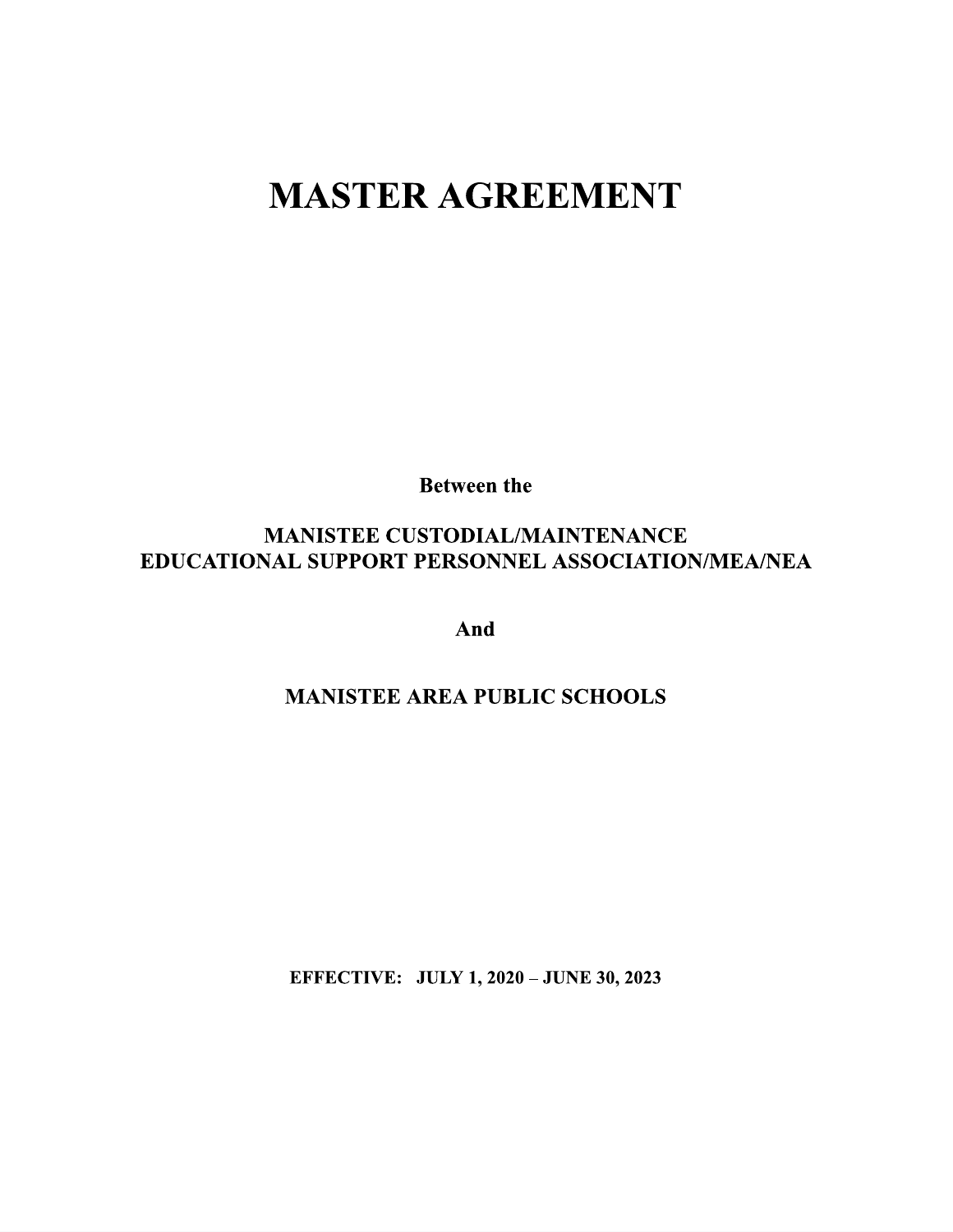### **TABLE OF CONTENTS**

|                                                              | $\overline{1}$ |
|--------------------------------------------------------------|----------------|
|                                                              | 1              |
|                                                              | $\mathbf{1}$   |
| ARTICLE III - SUPERVISION OF EMPLOYEES: CHAIN OF COMMAND     | $\overline{3}$ |
|                                                              | $\overline{3}$ |
| ARTICLE V - EMPLOYMENT-HIRING/VACANCY/TRANSFER AND TRAINING. | $\overline{4}$ |
|                                                              | 7              |
|                                                              | 8              |
|                                                              | 11             |
|                                                              | 11             |
|                                                              | 12             |
|                                                              | 12             |
|                                                              | 13             |
|                                                              | 14             |
|                                                              | 15             |
|                                                              | 15             |
|                                                              | 15             |
|                                                              | 15             |
|                                                              | 16             |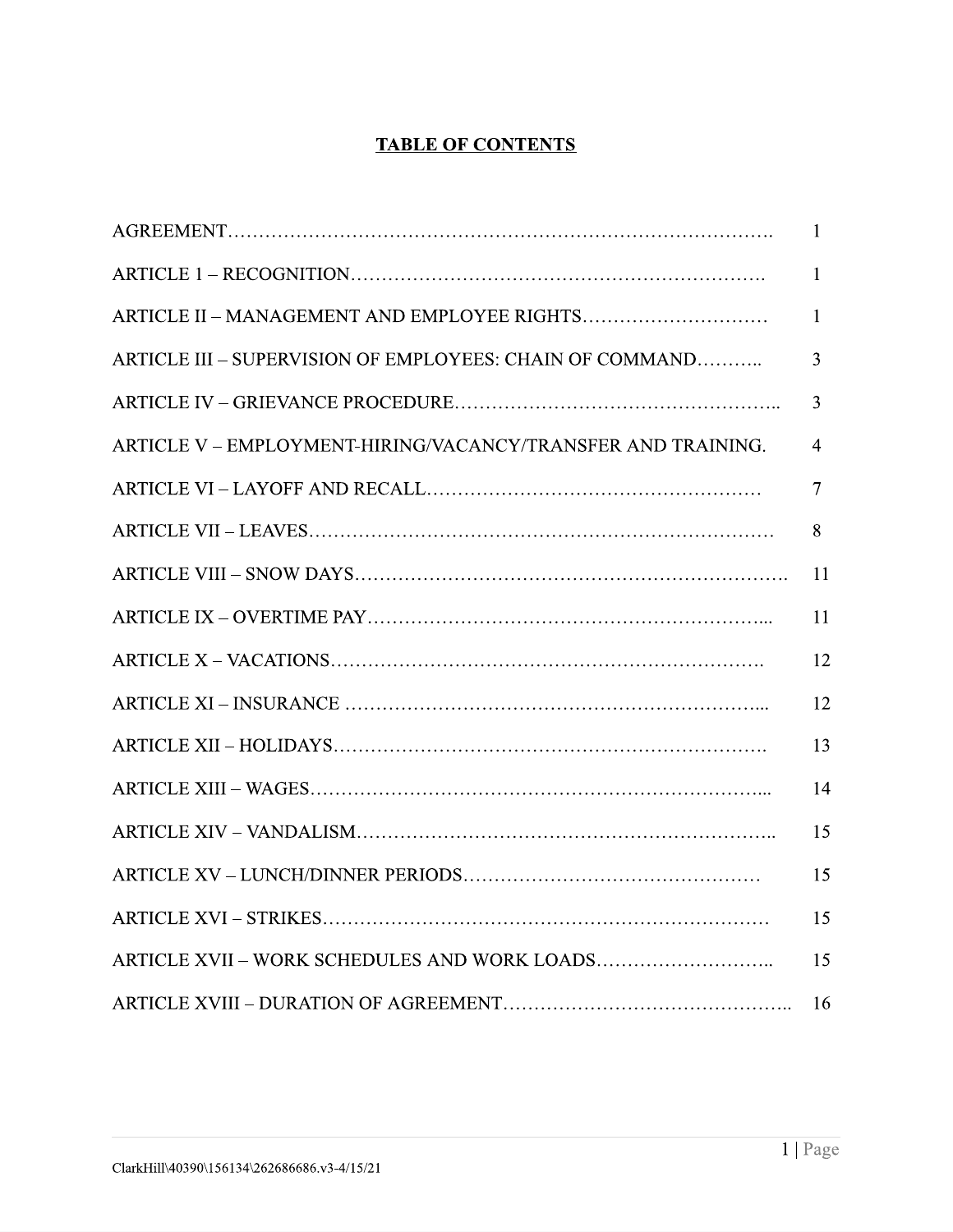#### **AGREEMENT**

This Agreement, effective May 27th, 2021, is by and between the Manistee Area Public Schools, hereinafter referred to as the "Employer," party of the First Part, and Manistee Custodial/Maintenance Educational Support Personnel Association /MEA/NEA, hereinafter referred to as the "Union," party of the Second Part.

#### **ARTICLE I - RECOGNITION**

The Employer hereby recognizes the Union as the sole and exclusive bargaining agency for all regularly employed custodians, maintenance personnel, and custodial aides of the school district with respect to rates of pay, hours of employment, and such other conditions of employment as required by Section II of Act 379, Public Acts of 1965. Substitute employees are specifically excluded from this Agreement. The employer reserves the right to establish the position of Maintenance Supervisor thereby excluding that position from this Agreement.

The Employer recognizes and will not directly or indirectly interfere with the rights of the  $\mathbf{A}$ . employees to be members of the Union and will not discriminate against employees on account of Union membership or activity and likewise the Union will not interfere or discriminate against any employee who is not a member or the Union.

#### **ARTICLE II - MANAGEMENT AND EMPLOYEE RIGHTS**

#### **MANAGEMENT RIGHTS**

- $A<sub>1</sub>$ The Employer, on its own behalf and on behalf of the electors of the district, hereby retains and reserves unto itself without limitation, all powers, rights, authority, duties, and responsibilities, conferred upon and vested in it by the laws and the Constitution of the State of Michigan and the United States, including, but without limiting the generality of the foregoing, the right:
	- $1<sup>1</sup>$ To the executive management and administrative control of the school system and its properties and facilities.
	- $2.$ To the full and exclusive control, direction and supervision of operations and working forces, and shall have the right to change jobs or establish new jobs as required by operating procedure, subject to the seniority and other provisions herein contained.
	- $3.$ To establish Employer regulations, practices, and safety rules, from time to time, and distribute the same to the employees.
- $B<sub>1</sub>$ The exercise of the foregoing powers, rights, authority, duties, and responsibilities by the Employer, the adoption of policies, rules, regulations and practices in furtherance thereof, and the use of judgment and discretion in connection therewith shall be limited only to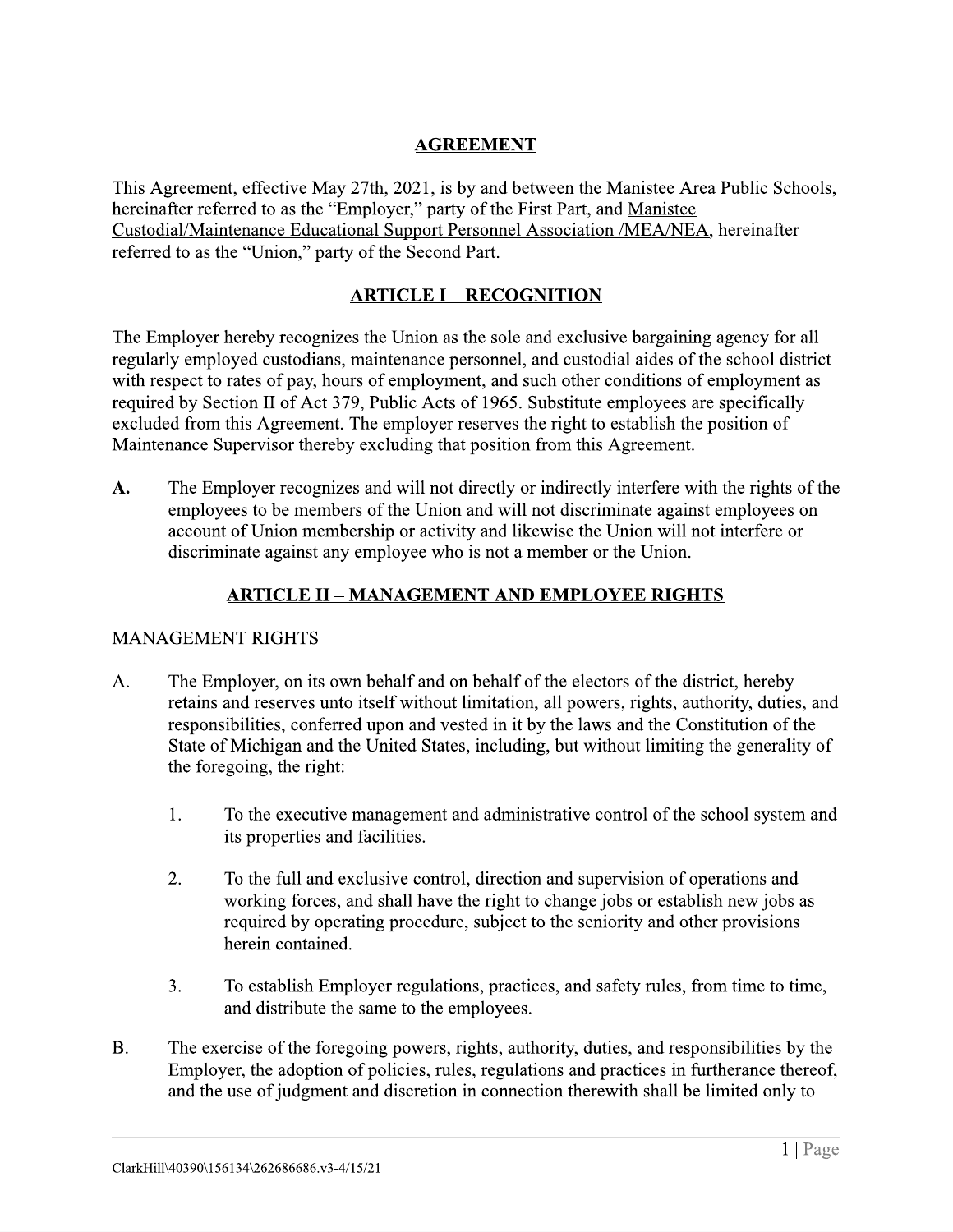the specific and express terms of this Agreement and then only to the extent such specific and express terms hereof are in conformance with the Constitution and laws of the State of Michigan and the Constitution and laws of the United States.

#### **EMPLOYEES RIGHTS/PROTECTION**

- $A<sub>1</sub>$ To encourage the employee to meet minimum standards of conduct in the performance of their work, a system of progressive discipline shall be fairly applied to all members of the bargaining unit. The following procedure will be established:
	- $1.$ Discussion of problem - Receive a verbal warning for the first offense.
	- $2<sup>1</sup>$ If a second offense occurs within twelve  $(12)$  months of a verbal warning, the employee shall receive a written reprimand. If more than twelve (12) months have elapsed since receiving a verbal warning, another verbal warning will be issued.
	- $3.$ If a third offense occurs within twelve  $(12)$  months of a written warning, the employee shall be suspended for three days without pay. If more than twelve (12) months have elapsed since the first written warning, then another written warning shall be issued in lieu of suspension.
	- $4.$ If a fourth offense occurs within twelve  $(12)$  months of a disciplinary suspension, the employee shall be discharged. If more than twelve (12) months, but less than twenty-four (24) months have elapsed since being disciplined, the employee shall be suspended as per Step Three of this disciplinary process.
	- $5.$ Employees may be discharged immediately without progressing through the above steps in cases of personal misconduct, insubordination, theft, possession of alcoholic beverages, illegal drugs, and other similar offenses, except in cases of contract interpretation.

The Union shall be informed in writing of any disciplinary action taken with respect to its members within five (5) working days of such action. It shall not be necessary to inform the Union of the cause of such discipline, only that the discipline took place.

 $B<sub>r</sub>$ Any complaint by a parent of a student, an employee of the district or a member of the community, directed toward an employee, shall be promptly called to the employee's attention. It is not within the scope of the district to inform an employee of any investigation regarding the employee by an entity outside of the school district, except as it applies to right to know and information under the Freedom of Information Act.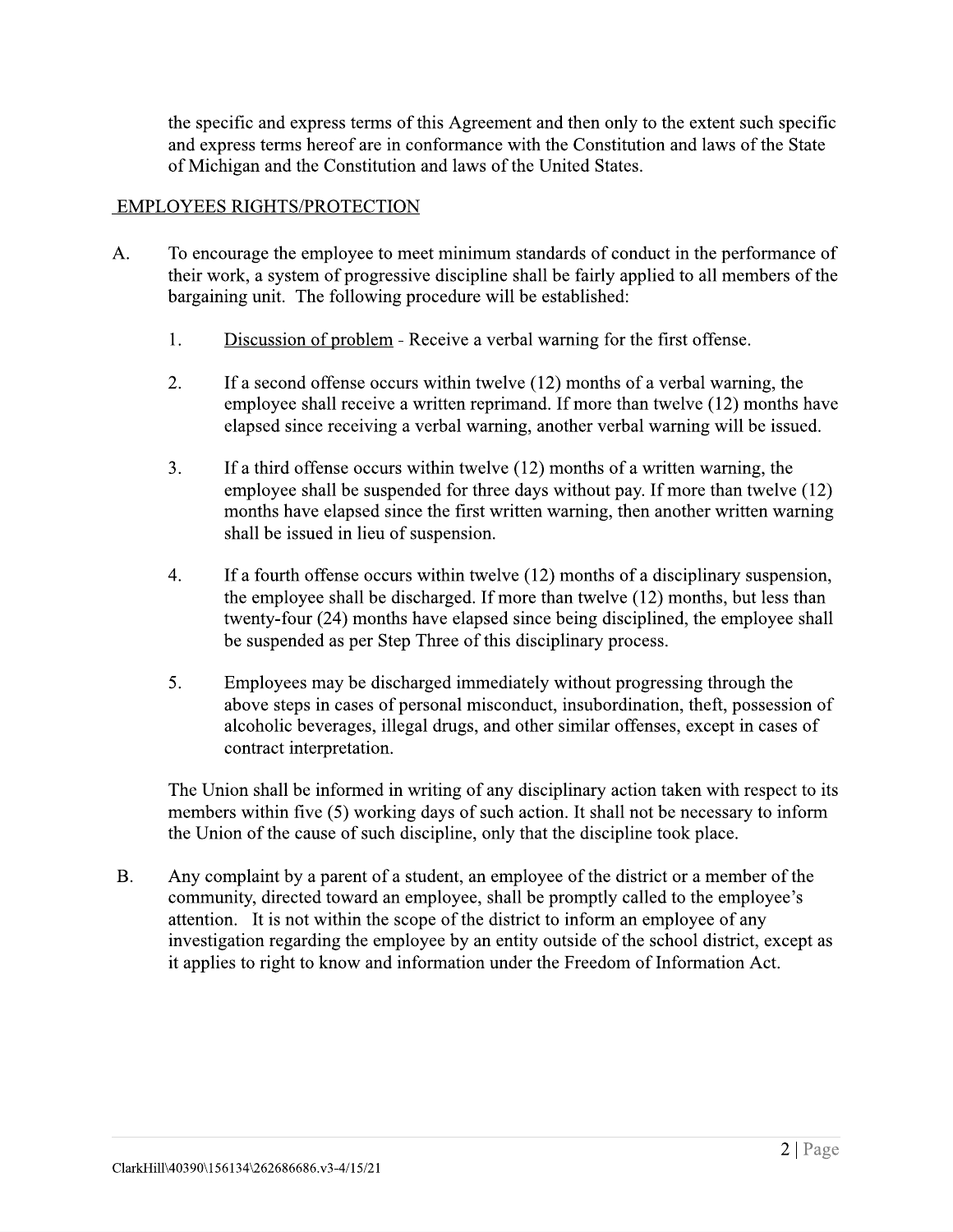#### **ARTICLE III – SUPERVISION OF EMPLOYEES: CHAIN OF COMMAND**

- $A_{\cdot}$ General Supervision – The Superintendent or his designated representative is responsible for the general supervision of all employees.
- $B<sub>r</sub>$ Building Supervision – The Principal and the Director of Buildings and Grounds of each building are responsible for supervising the day to day work of the custodial staff assigned to buildings. The Director of Buildings and Grounds is responsible for the supervision of district-wide maintenance personnel and is considered to be the coordinator of all district custodial and maintenance functions. The Building Principals shall make work requests to the Director of Buildings and Grounds who shall see that the work is completed. If necessary, he/she has the authority to delegate work to custodians or to reassign custodial work on a temporary basis. In the event the Director of Buildings and Grounds is not available, Principals may direct or redirect custodial work to get jobs done. Evaluation and discipline of custodians shall be the responsibility of the Director of Buildings and Grounds under the advisement of the Building Principals and/or Superintendent or his designated representative. Discharge shall be the responsibility of the Superintendent.

#### **ARTICLE IV - GRIEVANCE PROCEDURE**

For purposes of this article the term "days" shall mean work days.

- Level 1: Any employees believing that there has been a violation, misinterpretation, or  $A<sub>1</sub>$ misapplication of any provision of this Agreement, may within (10) work days of when the employee(s) knew or should have reasonably know about the grievance verbally discuss the conditions resulting in the alleged violation with the building principal or the Director of Buildings and Grounds.
- $B<sub>1</sub>$ Level 2: Should the alleged violation not be resolved to the satisfaction of the employee or the Union as a result of the verbal discussion, the grievance shall be reduced to writing and filed with the appropriate Building Principal within ten (10) work days. Such grievance shall state specifically the article and section of the Agreement allegedly violated, the conditions resulting in the alleged violation, and the relief sought.
- $C_{\cdot}$ Within ten (10) days of receipt of the grievance, the Building Principal shall meet with the employee(s) and his/her union representative to resolve the grievance. If the grievance cannot be resolved between the parties, the grievance may then be forwarded to the Superintendent of Schools within five (5) days.
- D. Level 3: Within then (10) WORK days of receipt of the grievance, the Superintendent shall meet with the employee/group of employees and his/her union representative in an effort to resolve the grievance. If the grievance cannot be resolved between the parties, the grievance shall be forwarded to the Board, together with a statement of reasons why it could not be resolved and a copy of that statement shall be given to the Union President.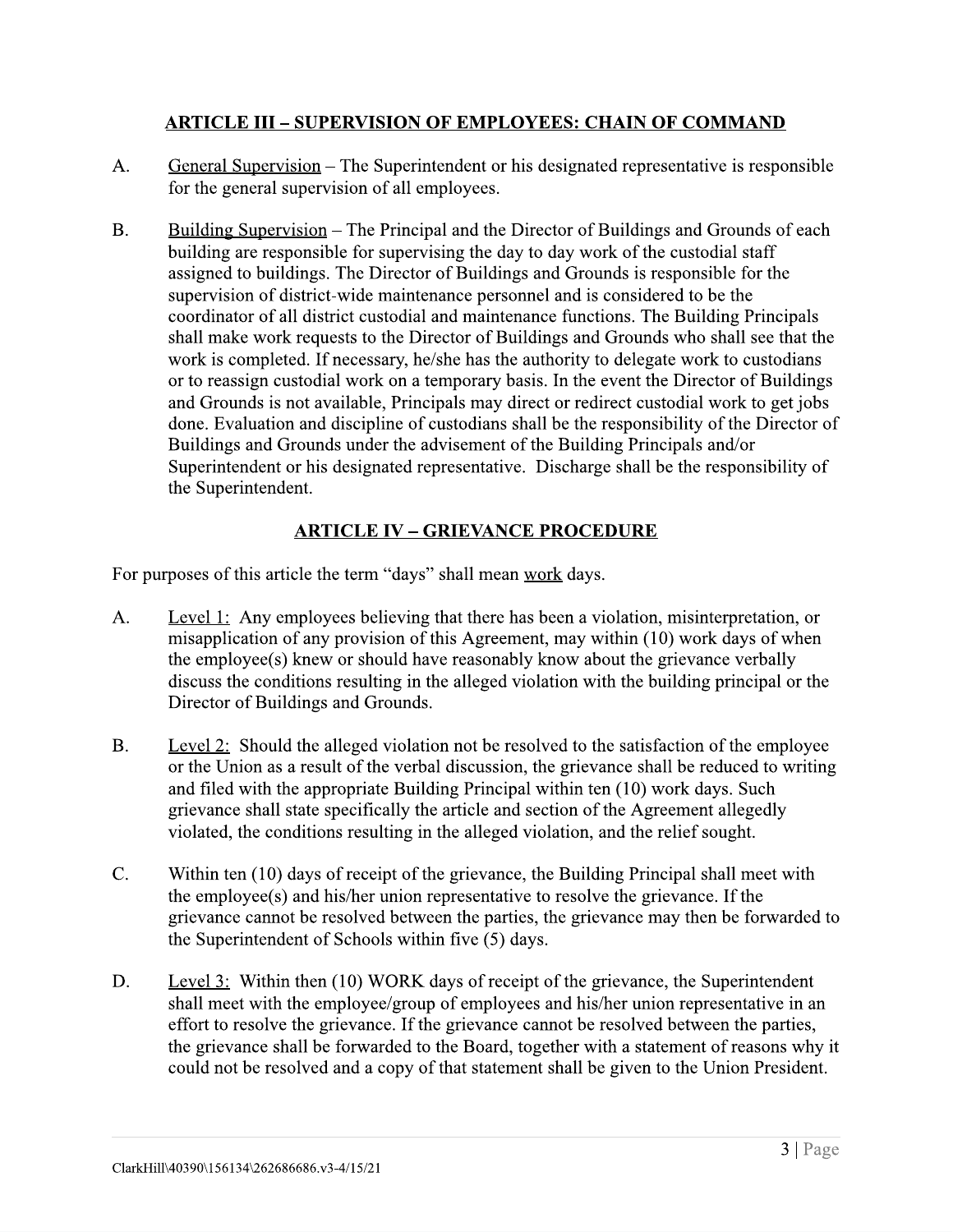- $E.$ Level 4: Within fifteen (15) WORK days from receipt of a grievance, the Superintendent shall pass upon the grievance. The Superintendent may hold a hearing thereon or prescribe such procedure as deemed appropriate for consideration of the grievance.
- $F_{\cdot}$ If the decision of the Superintendent is not satisfactory to the Union, the grievance may, within fifteen (15) work days, be submitted to the Michigan Employment Relations Commission for appointment of a mediator who will conduct mediation.
- G. Failure to appeal within the above time limits shall be deemed acceptance of the decision. However, either party may request an extension of the timelines and such extension shall be by mutual consent.
- $H_{\cdot}$ A grievance may be withdrawn at any level without prejudice or record.
- $\mathbf{L}$ Miscellaneous:
	- $1.$ No reprisals of any kind shall be taken by or against any party of interest or any participant in the grievance procedure by reasons of such participation.
	- $2.$ All documents, communications, and records dealing with a grievance shall be filed separately from the personnel files of the participants.
	- $3.$ The Union shall design the grievance form in line with the grievance procedure herein.
	- $4.$ Access shall be made available to all parties, places and records for all information necessary to the determination and processing of the grievance.
	- 5. Should an employee or the Union fail to institute a grievance or resubmit the grievance to the next level, within the time limits specified, the grievance will not be processed. If the employer fails to respond within the time limits specified, the grievance shall be automatically advanced to the next level.
	- 6. In the case of employment termination, the grievance shall begin with the superintendent level.

#### **ARTICLE V - EMPLOYMENT- HIRING/VACANCY/TRANSFER AND TRAINING**

 $A<sub>1</sub>$ The basic responsibility of the custodial employees shall be to provide the physical conditions most conducive to carrying out the educational program of the school. Job descriptions for each of the job classifications shall be developed and affixed to this Agreement as Appendix A. The employer retains the right to change, create new or eliminate job descriptions.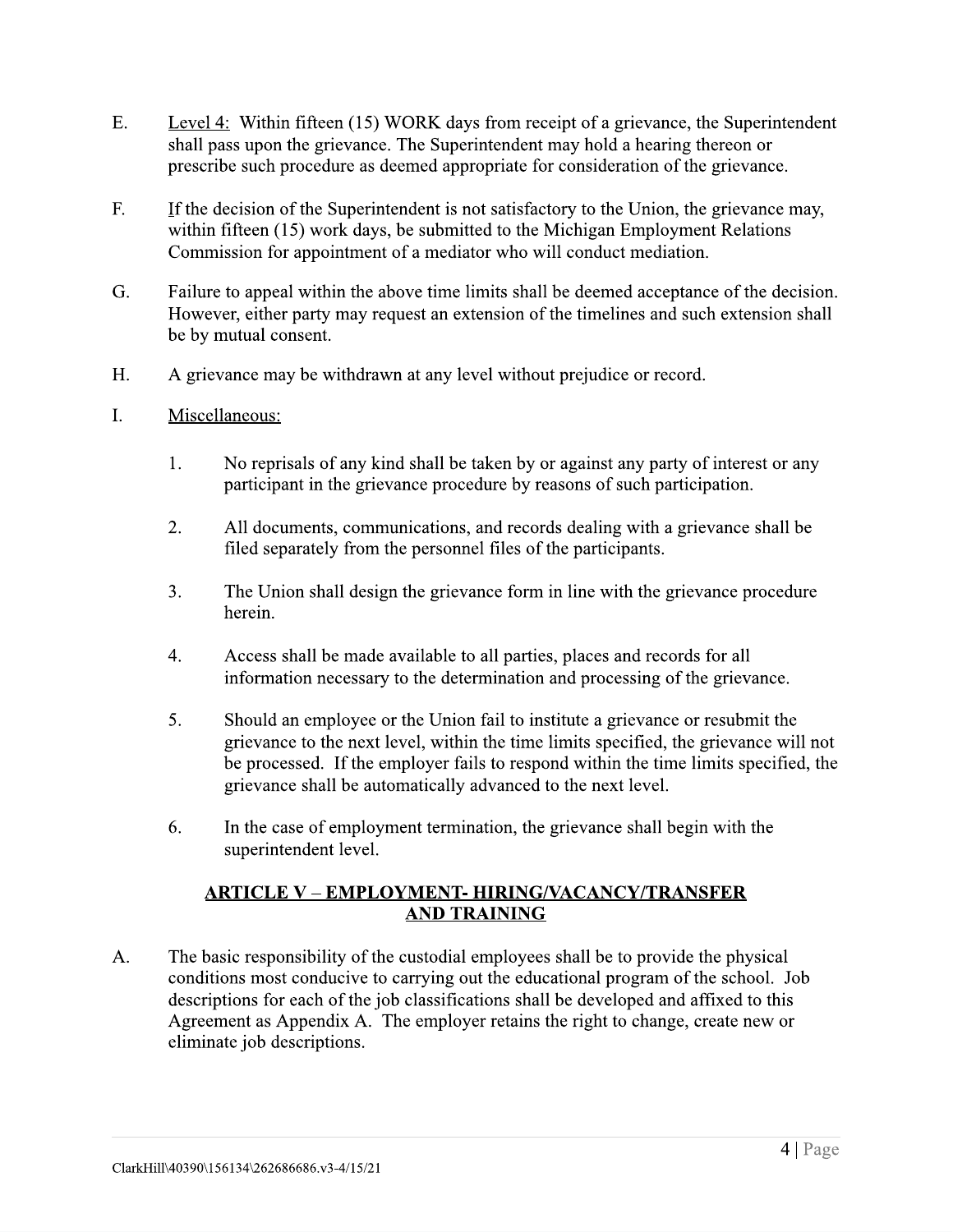- $B<sub>1</sub>$ New regular employees shall be on probation for a period of ninety (90) days with an administrative evaluation of the employee's work performance completed and reviewed with the employee after thirty (30) days. The right to release such probationary employees shall be vested exclusively with the employer.
- $C_{\cdot}$ Employees shall be added to the seniority list upon the completion of the employee's probationary period and the date of hire for purposes of seniority shall be the date the employee was first hired by the district.
- D. One class of seniority shall be established for all bargaining unit members.
- $E.$ The seniority list shall be given to employees by October 1, of each year.
- F. The employment, transfer, reassignment or dismissal of the employees shall be the responsibility of the Employer or its' designated representative.
- G. The Employer may, if it so desires, require personnel to present a health certificate signed by a reputable physician of their choice and attesting general satisfactory health and freedom from any communicable disease.
- $H_{\cdot}$ Vacancies: New jobs and permanent vacancies shall be posted in each School Building on the Union Bulletin Board by the Employer, and the President of the Union shall be notified in writing within fifteen (15) days of the vacancy. Action shall be taken to fill the vacancy within fifteen (15) days of the posting. It shall be the responsibility of the Union to notify the membership.
- $\mathbf{I}$ . **Temporary and Substitute Employees**

A temporary vacancy shall be defined as a temporary absence of any bargaining unit member of one year or less that the district determines must be filled by on a temporary basis.

The employer shall have the right to fill temporary vacancies of 60 days or less with internal and external candidates, and employees serving in a position of sixty days or less duration shall not become members of the collective bargaining unit.

Non-bargaining unit member substitutes shall be used, as needed, on a day to day basis and shall be paid at a rate determined by the Administration.

Bargaining unit members who substitute or accept temporary positions shall be paid their regular rate of pay or the rate of pay of the substitute position, whichever is higher.

Vacancies that are not permanent but extend beyond the sixty  $(60)$  day temporary time period shall be posted as any other vacancy. The employee accepting such temporary vacancy does so with the knowledge that when/if the absent employee returns, such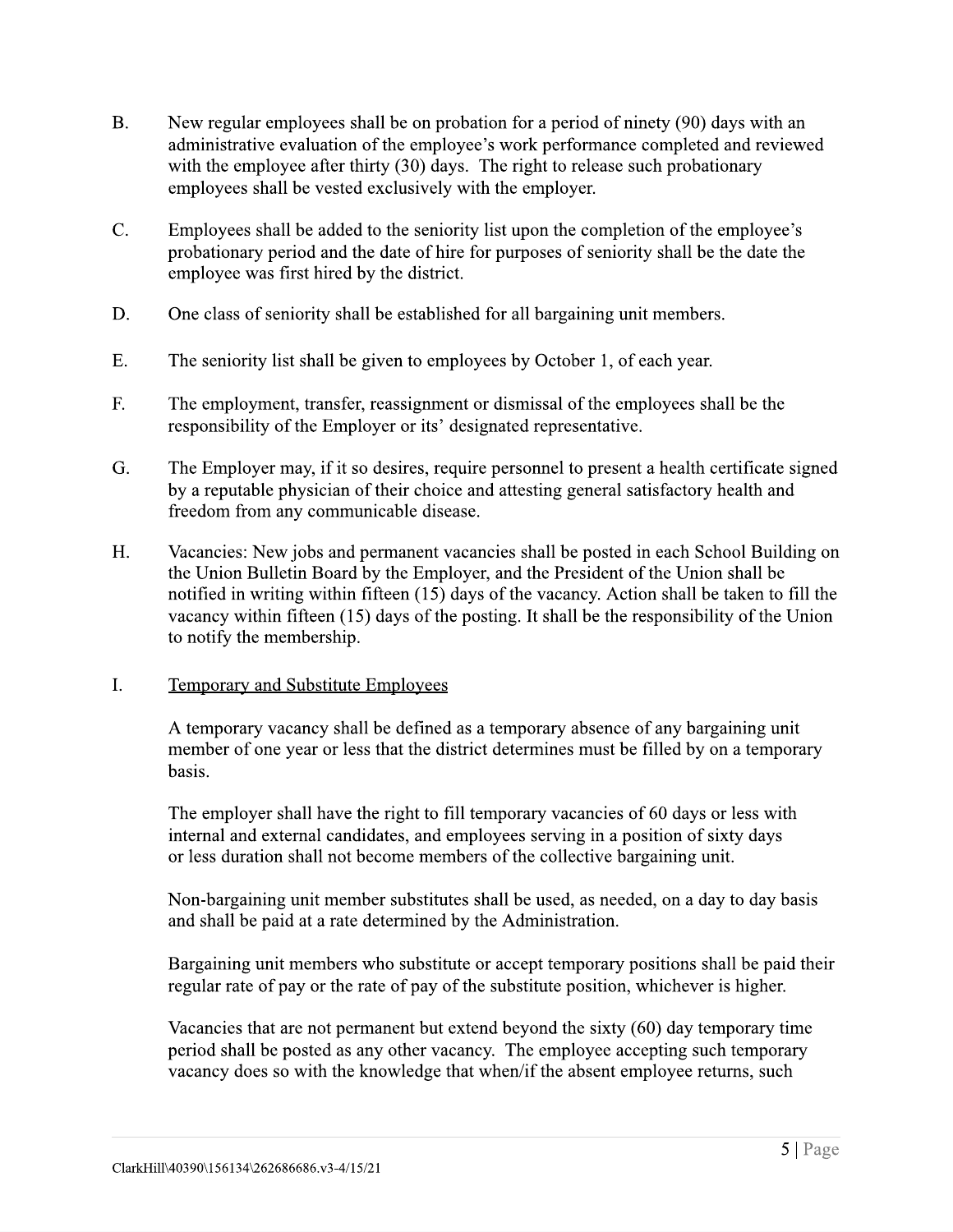position shall be filled by the absent employee and the appointed employee shall have the right to return to his/her regular job.

Bargaining unit members, who are not requested but voluntarily sub for absent employees, shall be paid the substitute rate.

- $J<sub>1</sub>$ Job placement will be made by the Employer based upon minimum qualifications in accordance with the job description, performance and ability; however, seniority will prevail when those factors are equal in candidates bidding for the position.
- K. Employees selected to fill a vacancy or transferred from one position to another shall be given a fifteen (15) workday trial in which to show his/her ability to perform on the new job. The Employer shall give reasonable assistance to enable him/her to perform up to the Employer's standards in accordance with the job description. The employee shall be evaluated using the standard evaluation form (see attached) prior to the end of the fifteen (15) workday trial period but a complete written evaluation shall not be completed prior to the last week of the trial.

If the employee is unable to demonstrate the ability to perform the work required during the trial period, in accordance with the minimum standards of the job description, the employer may either extend the trial period up to fifteen (15) additional work days, or the employee shall be returned to his/her previous assignment. The affected employee may exercise the option to return to his/her previous assignment at any time during the trial period.

L. Transfers: If an employee is transferred to a position with the Employer not included in the bargaining unit and is thereafter transferred again to a position within the bargaining unit, he/she shall maintain but not accrue seniority while working in the position to which he/she was transferred.

Humanitarian Transfers: Upon mutual agreement of the Employer and the Union, an employee may be assigned disregarding seniority due to an employee's age, condition of health or other such circumstances that may be determined as detrimental to said employee. Such transfers shall occur before posting under the current section.

- M. Part-time bargaining unit members shall be for thirty (30) hours or less work per week. Any bargaining unit member assigned more than thirty (30) hours per week regular work shall be placed on the full-time wage scale.
- $N_{\cdot}$ Training: Training is an important aspect of the bargaining unit member's position and as such, it is the intent of the district to provide training to the employees.

Bargaining unit members shall be provided training on any unfamiliar equipment or procedures they are required to implement or use, as determined by the district and/or industry standards. Bargaining Unit members may suggest topics of training to the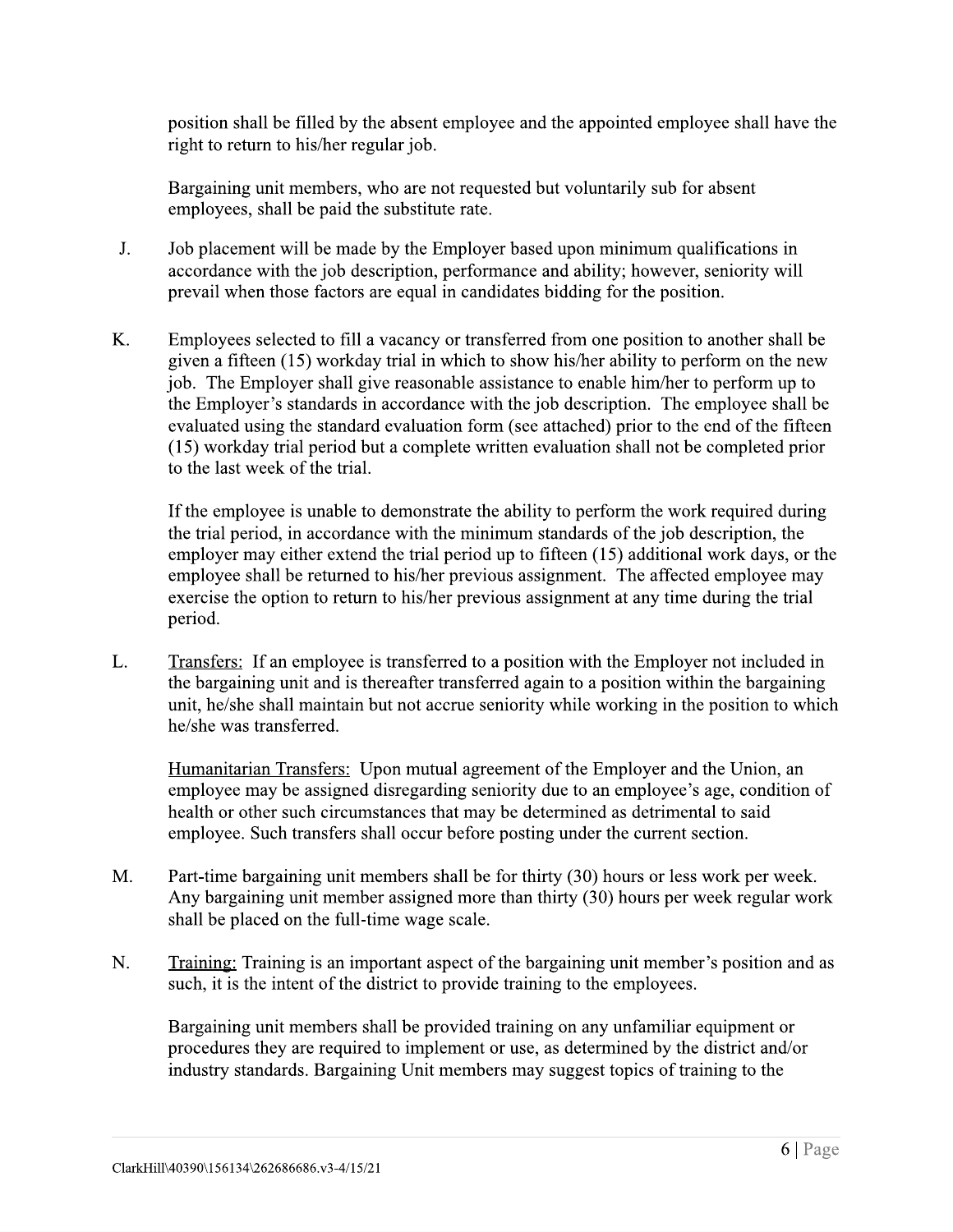District by submitting same to the Union President. Training may include, but not be limited to, CPR, blood borne pathogens, safety precautions, etc.

Training shall be scheduled as needed.

If any bargaining unit member believes he/she is in need of training or refresher course, the bargaining unit member shall request same in writing to their immediate supervisor.

## **ARTICLE VI - LAY OFF AND RECALL**

#### **Seniority Language**

Seniority shall be defined as an employee(s) continuous years of service with the district from the date of hire in a permanent position. Such continuous service shall include approved leave time.

Seniority shall be lost when an employee is terminated, resigns, or retires from the district.

Employees on layoff shall accrue seniority as any other permanent employee up to and including contractual recall of two (2) years, and said seniority shall be awarded on recall.

Employees who accept a position with the district outside the Union (*i.e. other union, admin*) shall have their seniority frozen until such time the employee returns to the Union. Upon return, the employee shall be placed on the seniority list at the level of years in which their seniority was frozen and shall continue to accumulate from that point.

#### **Classification Years of Service**

Employees moving from one classification to another shall retain their years of service for purposes of seniority.

Employees transferred from a classification to another shall not suffer a decrease in their hourly rate of pay but shall have their wage frozen at that higher rate until that higher rate is minimally met on the classification wage scale through service credit and advancement on steps. Once minimally met, the employee shall continue on the classification wage steps as any other employee.

New full time custodians may be given up to five (5) years' experience credit on the wage scale. Ex: 3 years of services = 3 years on schedule; 6 years of service = 5 years on schedule.

- A layoff shall be a reduction in the workforce. When it is determined by the Employer  $A_{\cdot}$ that the workforce is to be reduced, the Employer shall lay off employees in the following order: Custodians will be reassigned, and workloads and schedules shall be adjusted to reflect the reduction in custodial staff.
	- 1. The first employee(s) to be laid off shall be temporary employees (if any).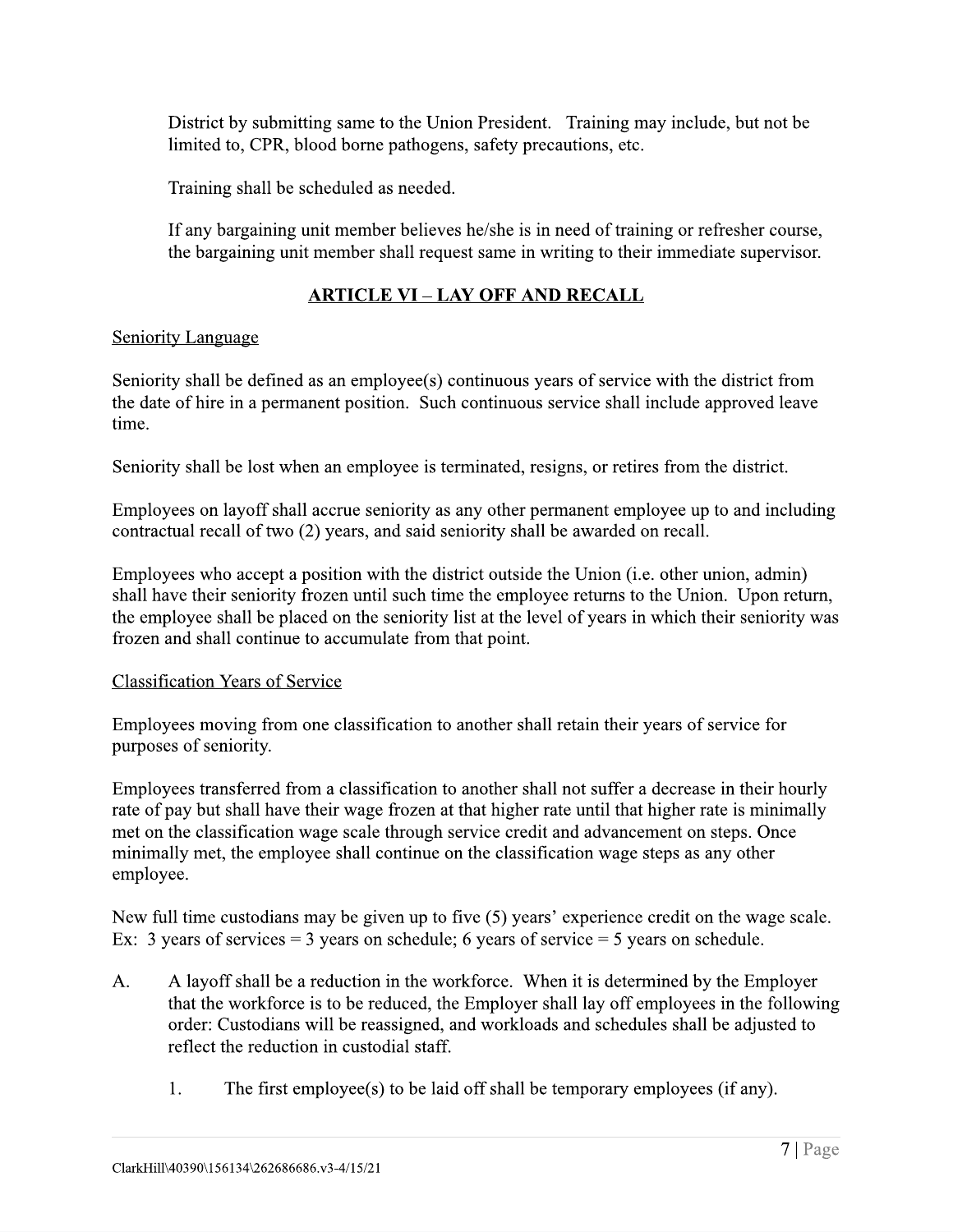- $2.$ The next employee(s) to be laid off shall be probationary employees (if any).
- $3.$ If additional layoffs are necessary, the District shall first ask for voluntary layoff from non-probationary employees and such voluntary layoff shall be accepted unless it creates a vacancy that must be filled from an outside source. Voluntary layoff shall be subject to normal recall procedures. If no employee voluntarily accepts layoff, the District shall then continue layoff by seniority with least senior laid off first; however, Head Building Custodians shall be the last to be laid off.
- $B<sub>1</sub>$ A minimum of fourteen (14) workdays notice shall be provided employees of pending layoff however, the district shall make every effort to provide employee's as much advance notice as possible.
- $C_{\cdot}$ Employees shall have the right to bump a least senior employee if their position is eliminated or reduced in hours provided they are minimally qualified in accordance with the job description and have the ability to perform the work.

Recall Rights: Employees shall have the right to recall for two (2) years from the date of layoff. It shall be the responsibility of the employee to notify the district of contact information (address, phone number, etc.) for purposes of layoff and recall.

When the work force is increased after a layoff, qualified bargaining unit members - shall be recalled according to seniority, with the most senior employee on the layoff being recalled first. If an employee fails to report for work within ten (10) calendar days from the date of recall, he/she shall be considered a quit. If special circumstances prevent the recalled employee from reporting to work within the ten (10) day time frame, including but not limited to: resignation from other employment, personal or professional commitments, illness, etc., the recalled employee shall contact the district for an extension to report. Such extension shall be for no more than an additional fourteen (14) days.

Employees who decline recall to a position of fewer hours shall retain recall rights.

Upon recall, employees shall be credited with full accumulated seniority without penalty for the time on layoff.

#### <u> ARTICLE VII – LEAVES</u>

#### Paid Sick Leave

 $A<sub>1</sub>$ All full-time bargaining unit employees shall be provided with twelve (12) days of paid sick leave at the beginning of July 1 - the start of the "benefit year." Regular part-time employees who work at least twenty (20) hours per week shall be provided with (six) full days of paid sick leave at the beginning of July 1, the start of the "benefit year." During the first year of employment starting July 1, he/she shall be granted the twelve (12) days (6 days for regular part-time employees) immediately upon employment with the understanding that should the employee leave the employment of the school district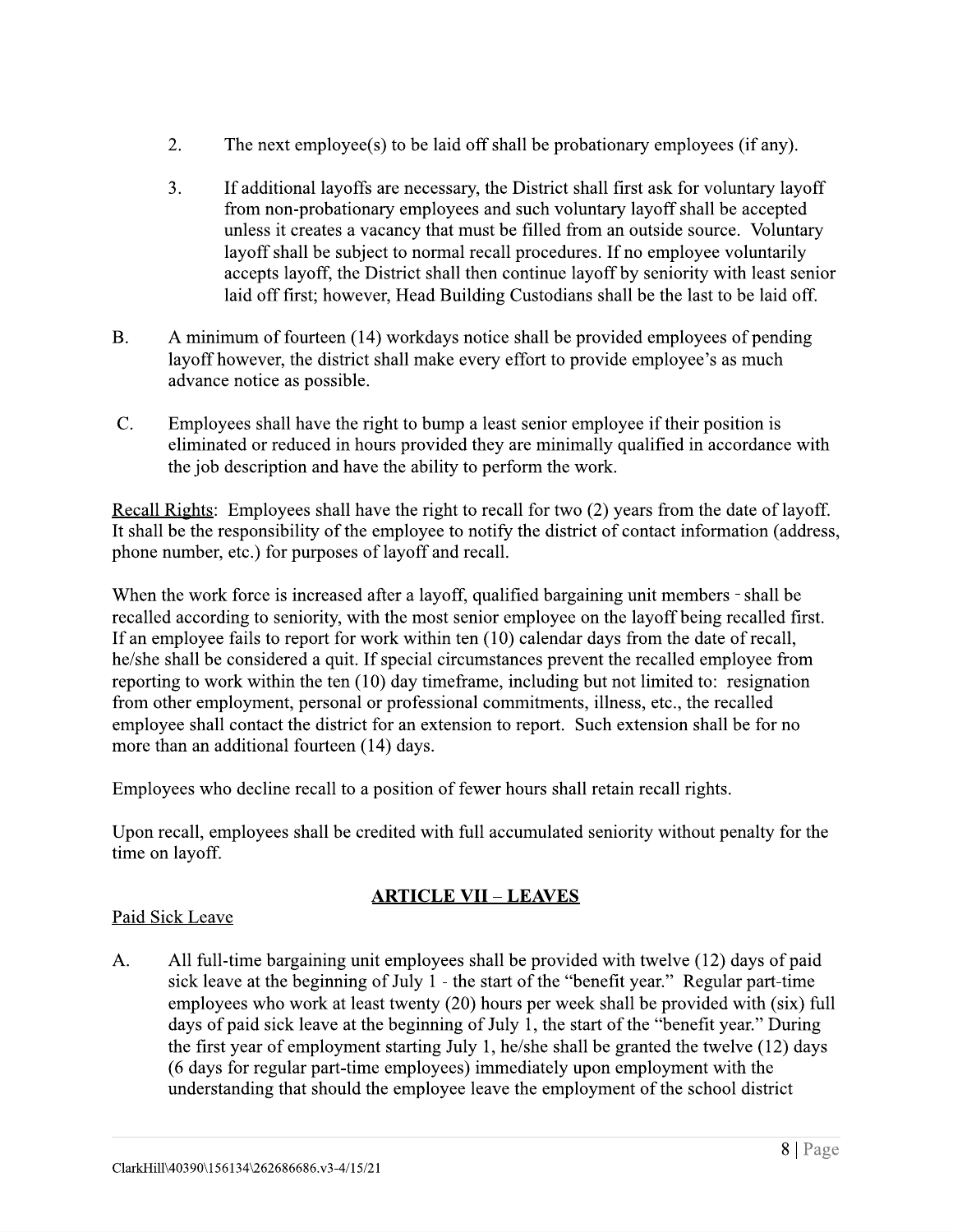before completing a full year and use more than his/her earned prorated sick leave (one day per month for full time and  $\frac{1}{2}$  day per month for regular part-time), then the Employer shall deduct the excess sick days used from the final paycheck. For employees hired during a benefit year, the District will prorate the paid medical leave that is provided under this subsection. Accrued paid sick leave may be used in one-half day increments. Sick leave may be accumulated to a total of ninety (90) days. If requested by the Employer to provide supporting documentation, an employee will have at least three (3) work days to provide the requested documentation.

 $B<sub>r</sub>$ Paid sick leave may be taken for the following reasons:

> The eligible employee's mental or physical illness, injury, or health condition; medical diagnosis, care or treatment of the eligible employee's mental or physical illness, injury, or health condition; or preventative medical care for the eligible employee. The eligible employee's family member's mental or physical illness, injury, or health condition; medical diagnosis, care, or treatment of the eligible employee's family member's mental or physical illness, injury, or health condition; or preventative medical care for a family member of the eligible employee. (Employee's family member includes biological, adopted or foster child, stepchild or legal ward, or a child to whom the eligible employee stands in loco parentis; a biological parent, foster parent, stepparent, or adoptive parent or legal guardian of an eligible employee or an employee's spouse or an individual who stood in loco parentis when the eligible employee was a minor child; grandparent; grandchild; a biological, foster or adopted sibling. When there are two individuals that live together for a number of years, they will be covered by the above definition of spouse.) If the eligible employee or the eligible employee's family member is a victim of domestic violence or sexual assault; the medical care or psychological or other counseling for physical or psychological injury or disability; to obtain services from a victim services organization; to relocate due to domestic violence or sexual assault; to obtain legal services; or to participate in any civil or criminal proceedings related to or resulting from the domestic violence or sexual assault. For closure of the eligible employee's primary workplace by order of a public official due to a public health emergency; for an eligible employee's need to care for a child whose school or place of care has been closed by order of a public official due to a public emergency.

- $C_{\cdot}$ Each employee may be granted up to three (3) days off in the event of a death in his/her immediate family (spouse, mother, father, brother, sister, son, daughter, mother-in-law, father-in-law). Additional days may be granted for extenuating circumstances upon approval of the Superintendent or designated representative.
- D. Eligible employees shall receive Family and Medical Leave consistent with the Family and Medical Leave Act (FMLA). Any FMLA leave based on an employee's serious medical condition shall run concurrently with any other leave related to the employee's medical condition such as Worker's Compensation Leave or leave for extended illness described in Article VIII D below.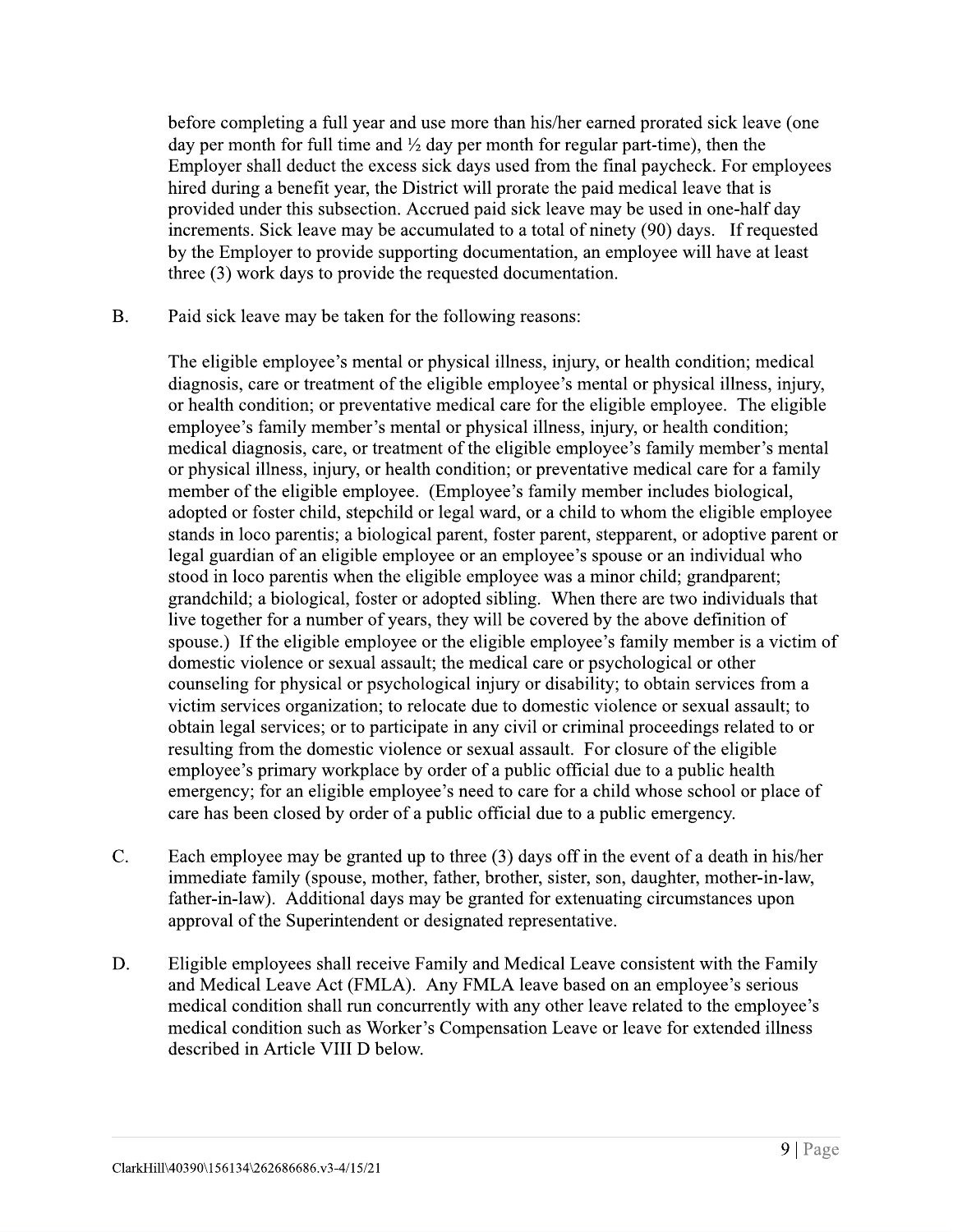- E. An employee, in case of extended illness, may be granted upon his/her request, a leave of absence of up to one year without pay. Insurance benefits shall be continued by the Employer for a period not to exceed three (3) months. Existing seniority, vacation, and/or other leave days shall be retained, but not accrue during the leave period. In cases of workers' compensation, insurance benefits shall be continued and seniority shall accrue during the period of disability. Leave benefits shall not accrue during such absences.
- $F_{\cdot}$ Unpaid leaves of absence of up to one year for reasons other than illness may be granted upon written request of the employee. During this period, the employee shall retain but not accrue additional seniority, vacation, or leave days. All Employer-paid benefits shall be suspended for the duration of the granted leave.
- G. Other Non-Medical Leave – The District shall grant upon Board approval, a request for unpaid non-medical leave of absence up to one year. Such request shall be made in writing to the Superintendent. Employees granted such leave, shall have their position protected for return for ninety days. After ninety days, the position will be filled in accordance with this contract (See Article VI, E) After ninety days, in order to return to work, a position must be open within the bargaining unit. Employees returning from a non-medical leave of absence shall not be guaranteed their previous position but shall be guaranteed an open position for which they qualify. No more than two such leaves shall be granted in a calendar year except on the recommendation of the Superintendent.
- H. An employee shall be allowed two (2) personal days. An employee may carry personal days to the following year but no more than four (4) personal days may be accumulated in a contract year. Although the purpose of the day does not need to be stated, the employees must give at least two (2) days' notice in advance. In case of emergency, the two day advance notice shall be waived on approval of the immediate supervisor.
- $I.$ Attendance Incentive – An Incentive bonus shall be paid to each employee at the conclusion of the school year for good attendance accordance to the following schedule:

| Days Absent | <b>Full Time Employees</b> |
|-------------|----------------------------|
|             | \$300                      |
|             | \$225                      |
|             | \$200                      |
| ζ           | \$150                      |
|             | \$100                      |

Days absent shall include Sick Days and Personal Days, but exclude time lost due to attendance of funerals or jury duty.

Full Time employees shall have the option to elect to take "comp-time" in lieu of their incentive payment entitled according to the following schedule, provided such comp-time is taken only when a substitute would not be required as a result of the absence or at the Superintendent or his Agent's discretion: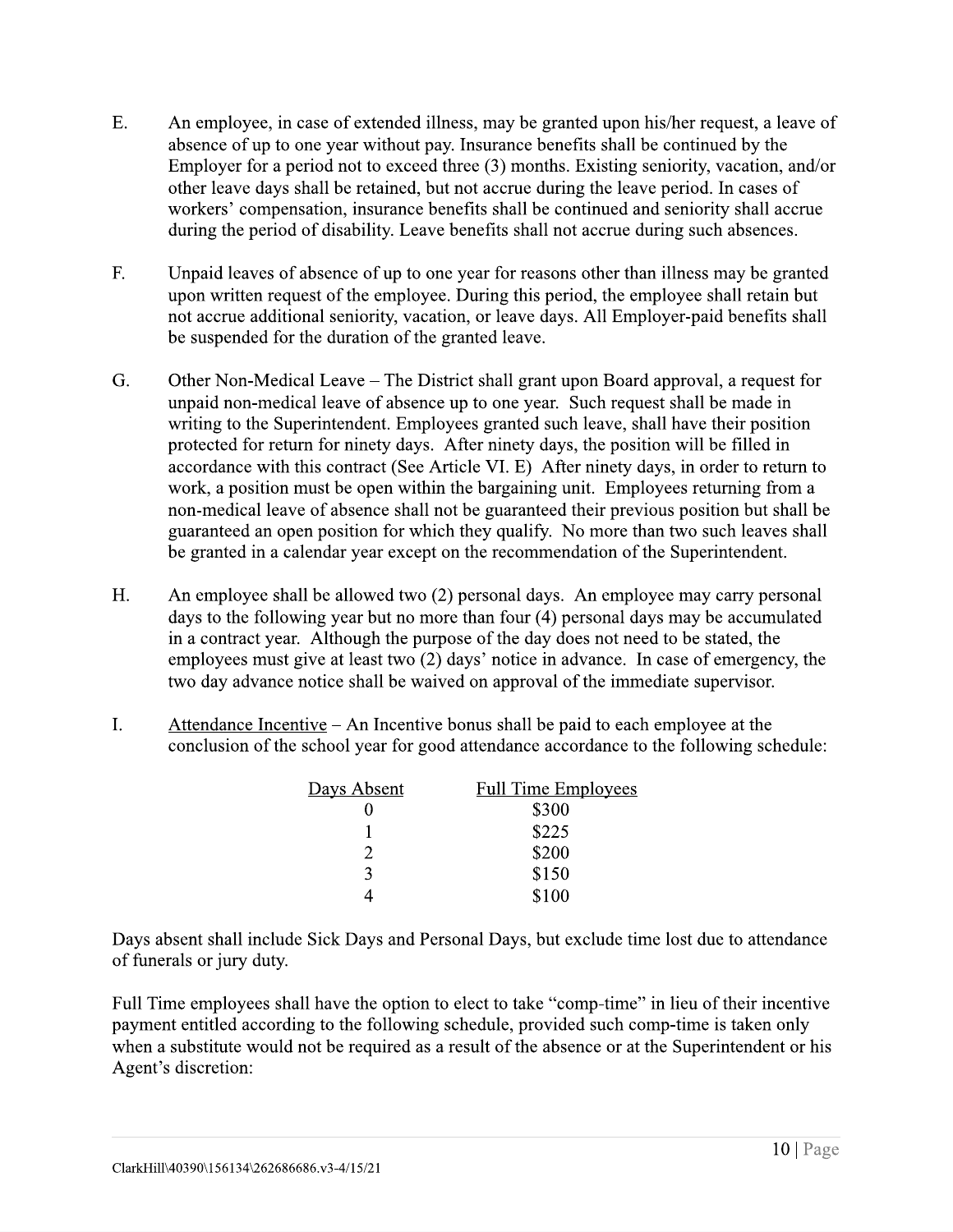| <u>Days Absent</u> | Comp-Time |
|--------------------|-----------|
| 0-1                | 3 days    |
| $2 - 3$            | 2 days    |
|                    | 1 day     |
| More than 4        | 0 days    |

#### **ARTICLE VIII - SNOW DAYS**

All Full and part-time custodians and maintenance employees are expected to report to work at their regular time when schools are closed due to inclement weather.

In the event an official state of emergency has been declared for the Manistee area, employees shall not be expected to report to work and shall not suffer a loss of pay.

#### **ARTICLE IX-OVERTIME PAY**

- Effective at the date of this contract, employees shall be paid time and one-half  $(1\frac{1}{2})$  for  $A<sub>1</sub>$ all hours over forty (40) hours worked per week. The work week is to begin on Monday of each week.
- $B<sub>1</sub>$ If custodians are requested to work overtime for meetings or to open buildings for various organizations, they shall be paid time and one-half  $(1 \frac{1}{2})$  wages for hours worked. If custodians are called in to work in such capacity, they shall assist the organization in seating arrangements, clean-up and perform such other services that are helpful to the organization in carrying out the purpose of their meeting. In the event a custodian is directed to remain "on call" during normal off-duty hours, he/she shall be compensated at the rates of \$2.00 per hour for such time. All overtime must be approved by the Building Principal or Facilities Director prior to submittal for payment.
- $C_{\cdot}$ Weekend checking of a building to review conditions of the building not normally occupied will be considered part of the regular duty of the head Building Custodian, and he/she shall not be paid extra for such duty when he-she performs such services. However, if a problem condition exists and a custodian must spend more than one (1) hour in the building solving said problem, he/she shall be eligible for payment of his/her time.
- D. Any time an employee is called in, he/she shall be paid at the rate of time and one-half (1)  $\frac{1}{2}$  for actual time worked. At no time shall such pay amount to less than one (1) hour of the normal rate of pay.
- $E.$ Overtime shall be distributed on a rotational basis by building to the extent practical. The Union shall be responsible for maintaining a record of overtime offered/worked to facilitate the rotation.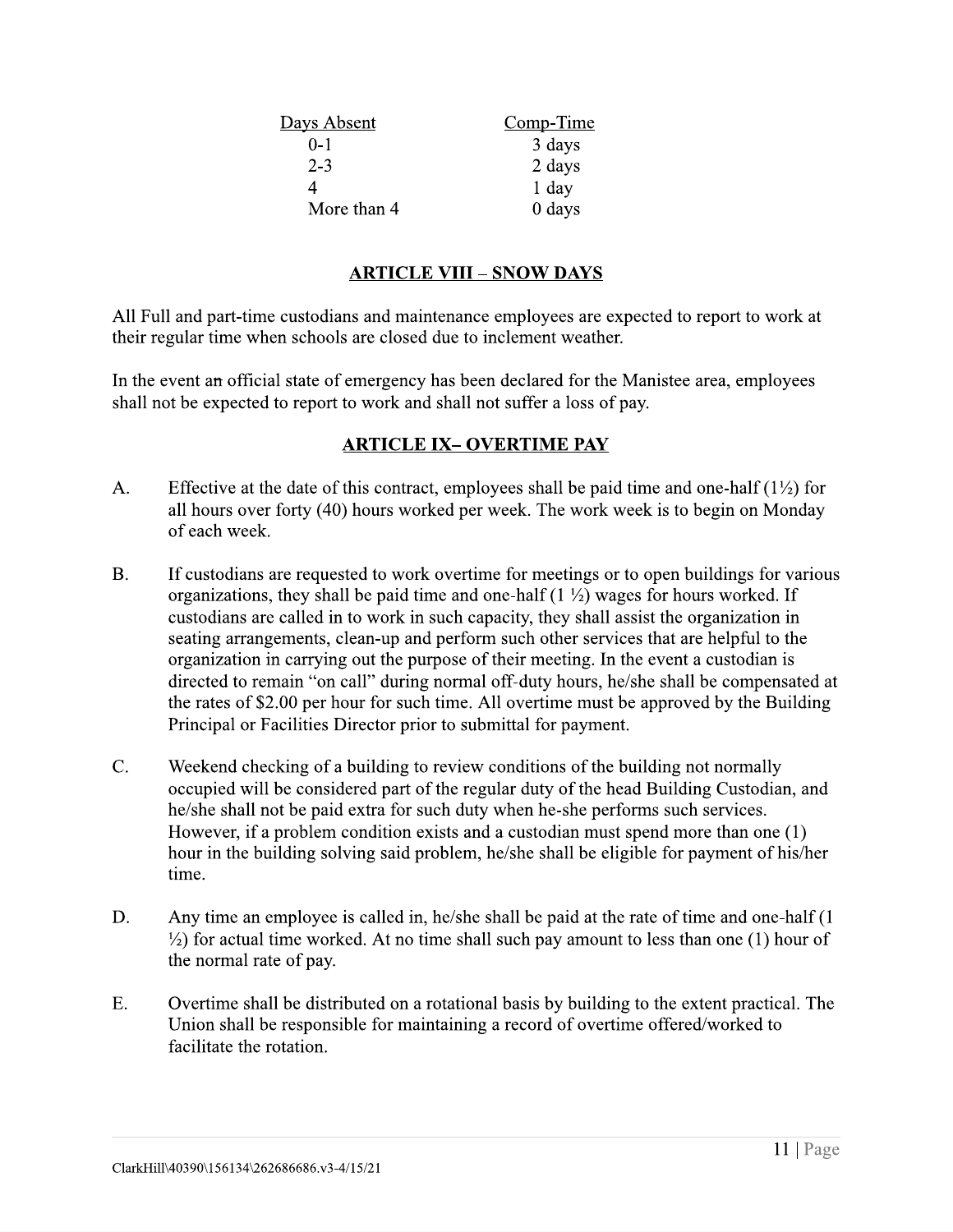#### **ARTICLE X - VACATION**

- $A_{\cdot}$ A full-time bargaining unit member shall be granted two (2) weeks' paid vacation after being employed one full year. July  $1<sup>st</sup>$  of each year shall be established as a computation date for vacation days earned. Partial years' experience shall result in a pro-ration of allocated vacation days.
- $B<sub>r</sub>$ After five (5) years, bargaining unit members shall receive one (1) extra vacation day per year not to exceed twenty (20) days.
- $\overline{C}$ . Generally, vacations shall be taken between the last day of school in June and two weeks before school starts the following year. A master vacation schedule will be set up on June 1<sup>st</sup> with employees having the most seniority given first choice. All vacation schedules must be approved by the Superintendent or his designated representative. All vacation days must be used up by the following June  $30<sup>th</sup>$  or the days will be lost without pay. Exceptions may be made with the approval of the Superintendent or designated representative. If more than one person desires the same day off, seniority will apply if the employee has given thirty (30 days' advance notice.
- D. When a holiday falls during an employee's regularly scheduled vacations period, the vacation may be extended one day or the employee will be granted an additional day off at a later time mutually agreeable to the employee and the Employer.
- E. Upon retirement, employees shall be credited with five (5) additional vacation days (up to 40 hours maximum) as a 'cash-out' feature.
- F. While students are in session, the employee must give at least two (2) days' notice in advance. Advance notice shall be waived on approval of the immediate supervisor.

#### **ARTICLE XI - INSURANCE**

- Full time bargaining unit members hired prior to December 30, 2002, will be provided  $A<sub>1</sub>$ with "Full Family," "Self-Spouse," or "Single Subscriber" benefits, as needed, in the following or mutually acceptable, insurance programs. Bargaining unit members hired after December 30, 2002 shall qualify for single subscriber medical insurance only.
	- $1.$ Manistee Area Public Schools HMO 80% Priority HSA, HMO 70% Priority HSA, or POS 80% Priority HSA. Refer to the Benefit Summary document for coverage specifics.
	- $2<sub>1</sub>$ ADN Dental - 100% Preventative/80% Basic/50% Major & Ortho
	- $3.$ \$10,000 term life insurance (employee only).
	- $4_{\cdot}$ EyeMed Vision with \$80 frame allowance.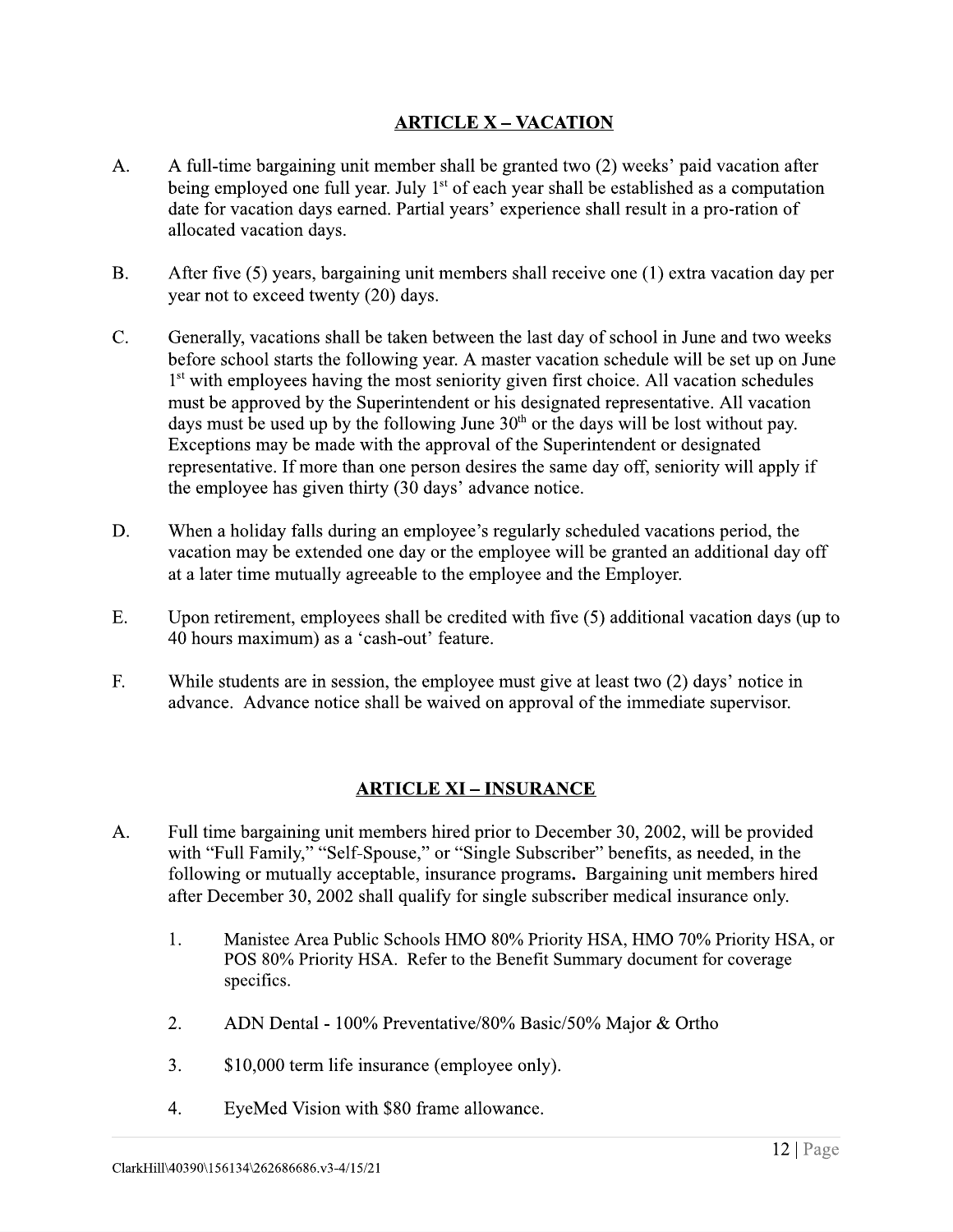The Employer shall have the right to change insurance carriers or coverage as  $5<sub>1</sub>$ contained in this Agreement, provided such change provides substantially equivalent or greater coverage when compared to the coverage described herein.

The Employer will provide the Union with forty-five (45) days prior written notice of such intention to change carriers or coverage.

- $B<sub>1</sub>$ The Employer will provide \$5,000 term life insurance to all part-time custodians and custodial aides working a regular schedule of four (4) or more hours a day.
- $C_{\cdot}$ All employees not electing the Employer-provided hospitalization insurance shall be provided with a section 125 benefit plan in the amount of 400.00 per year.
- D. The Employer shall provide Long Term Disability Insurance for all employees working a regular daily schedule of four (4) or more hours a day.
- $E.$ Workers' Compensation Insurance shall be maintained pursuant to applicable law.
- $F_{\cdot}$ The Employer shall be responsible for the maximum hard cap allowed by law for medical insurance and 90% of all non-medical insurances. Employee contributions shall be deducted in regular installments from the bargaining unit member's paycheck throughout the school year and such payment shall be deducted with use of a 125 plan.

#### <u> ARTICLE XII – HOLIDAYS</u>

 $A<sub>1</sub>$ Full-Time Employees – The following days shall be considered holidays for which the employees shall receive his/her regular wages providing such days fall on a regular work day: (If the holiday falls on Sunday, the following Monday will be considered the legal Holiday.) New Year's Day, Good Friday\*, Memorial Day, July 4<sup>th</sup>, The Work Day Preceding Labor Day, Labor Day, Thanksgiving Day & Day After, Day before Christmas & Christmas Day.

One (1) floating day to be used any time during the year with approval of the Superintendent or his designated representative.

\*Some custodians may be required to work up to one-half (1/2) day on Good Friday. Those working on Good Friday shall be granted  $1\frac{1}{2}$  times the hours worked in additional vacation during the summer.

The Employer will grant the day off before Christmas or the day off before New Year's However, if school is scheduled on either day, then the day off may be rescheduled another time during the Christmas Recess.

The Employer will grant Friday off as a holiday when Christmas and New Year's fall on a Thursday.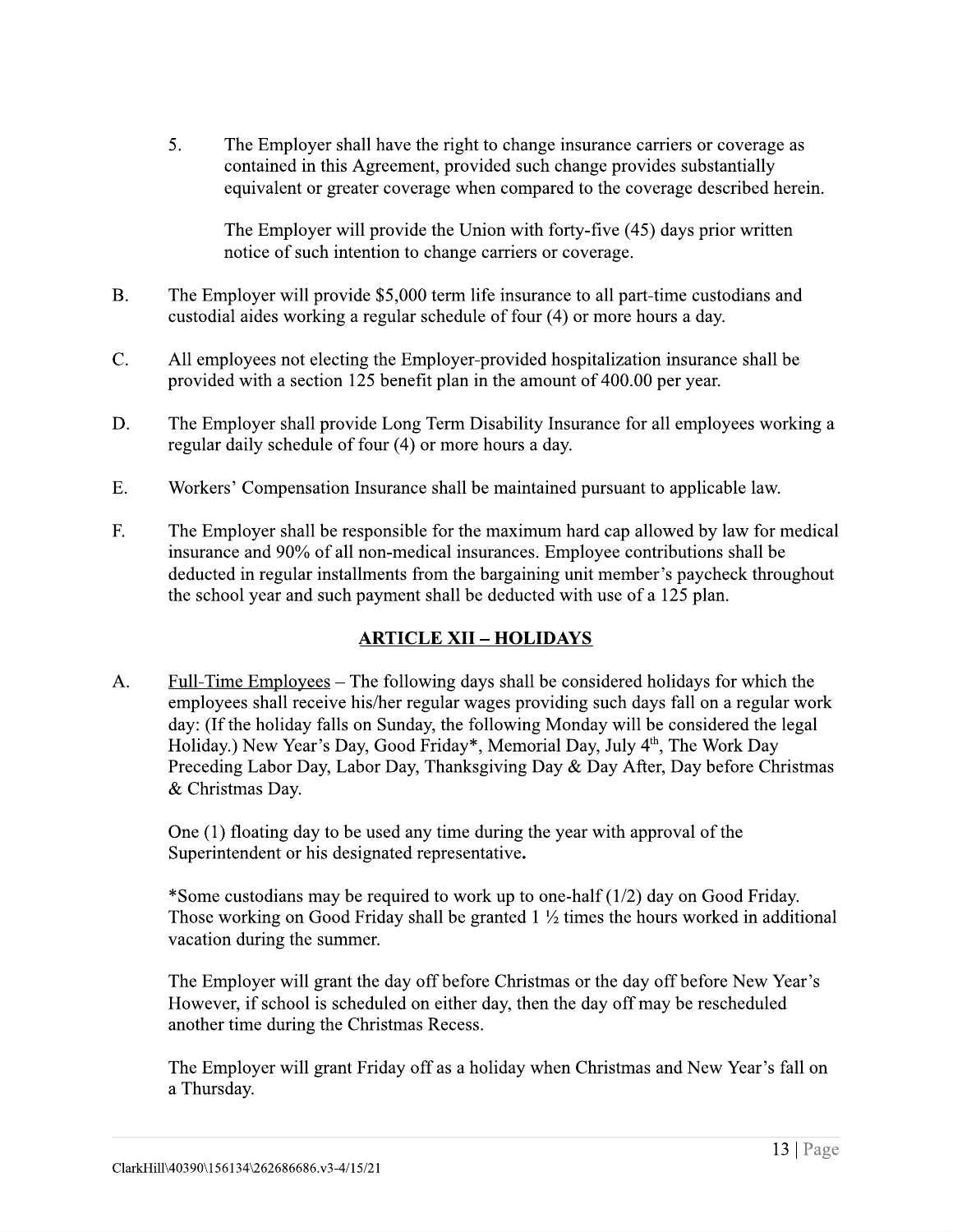#### $B<sub>r</sub>$ **Part-Time Bargaining Unit Members**

The following days shall be considered holidays for part-time bargaining unit members working a regular schedule of twenty (20) or more hours per week.

| Christmas Day    | New Year's Day | Day after Thanksgiving                    |
|------------------|----------------|-------------------------------------------|
| Thanksgiving Day | Memorial Day   | Good Friday (if school is not in session) |
| Labor Day        |                |                                           |

- $C_{\cdot}$ To receive benefit of the holiday, the employee must be on duty the scheduled work day immediately prior to and the scheduled work day immediately after the holiday, except in cases eligible under sick leave or vacation.
- D. If a scheduled paid holiday falls on a Saturday, the previous Friday will be considered the paid holiday provided school is not in session.
- $E.$ The Friday before Labor Day if it is a legal holiday for schools and the building is ready as deemed by the Principal and/or Director of Building and Grounds.

| $20 - 21$     | Start | $\overline{2}$ | 3     | 4     | 5     | 6     | 7     | 8           | 9     | 10    | 15    | 20    |
|---------------|-------|----------------|-------|-------|-------|-------|-------|-------------|-------|-------|-------|-------|
| Custodian     | 13.00 | 13.25          | 13.50 | 13.75 | 14.00 | 14.25 | 14.50 | 14.75       | 15.00 | 15.25 | 15.50 | 15.75 |
| Head          | 13.50 | 13.75          | 14.00 | 14.25 | 14.50 | 14.75 |       | 15.00 15.25 | 15.50 | 15.75 | 16.00 | 16.25 |
| l Maintenance | 14.00 | 14.25          | 14.50 | 14.75 | 15.00 | 15.25 | 15.50 | 15.75       | 16.00 | 16.25 | 16.50 | 16.75 |
|               |       |                |       |       |       |       |       |             |       |       |       |       |
| 21-22         | Start | $\overline{2}$ | 3     | 4     | 5     | 6     | 7     | 8           | 9     | 10    | 15    | 20    |
| Custodian     | 13.25 | 13.50          | 13.75 | 14.00 | 14.25 | 14.50 | 14.75 | 15.00       | 15.25 | 15.50 | 15.75 | 16.00 |
| Head          | 13.75 | 14.00          | 14.25 | 14.50 | 14.75 | 15.00 | 15.25 | 15.50       | 15.75 | 16.00 | 16.25 | 16.50 |
| Maintenance   | 14.25 | 14.50          | 14.75 | 15.00 | 15.25 | 15.50 | 15.75 | ∣16.00      | 16.25 | 16.50 | 16.75 | 17.00 |
|               |       |                |       |       |       |       |       |             |       |       |       |       |
| 22-23         | Start | $\overline{2}$ | 3     | 4     | 5     | 6     | 7     | 8           | 9     | 10    | 15    | 20    |
| Custodian     | 13.50 | 13.75          | 14.00 | 14.25 | 14.50 | 14.75 | 15.00 | 15.25       | 15.50 | 15.75 | 16.00 | 16.25 |
| Head          | 14.00 | 14.25          | 14.50 | 14.75 | 15.00 | 15.25 | 15.50 | 15.75       | 16.00 | 16.25 | 16.50 | 16.75 |
| Maintenance   | 14.50 | 14.75          | 15.00 | 15.25 | 15.50 | 15.75 | 16.00 | 16.25       | 16.50 | 16.75 | 17.00 | 17.25 |

#### **ARTICLE XIII-WAGES**

Full time is a regular schedule of 30 hours or more per week.

Part Time: No Sick Time, No Vacation, Not Year Round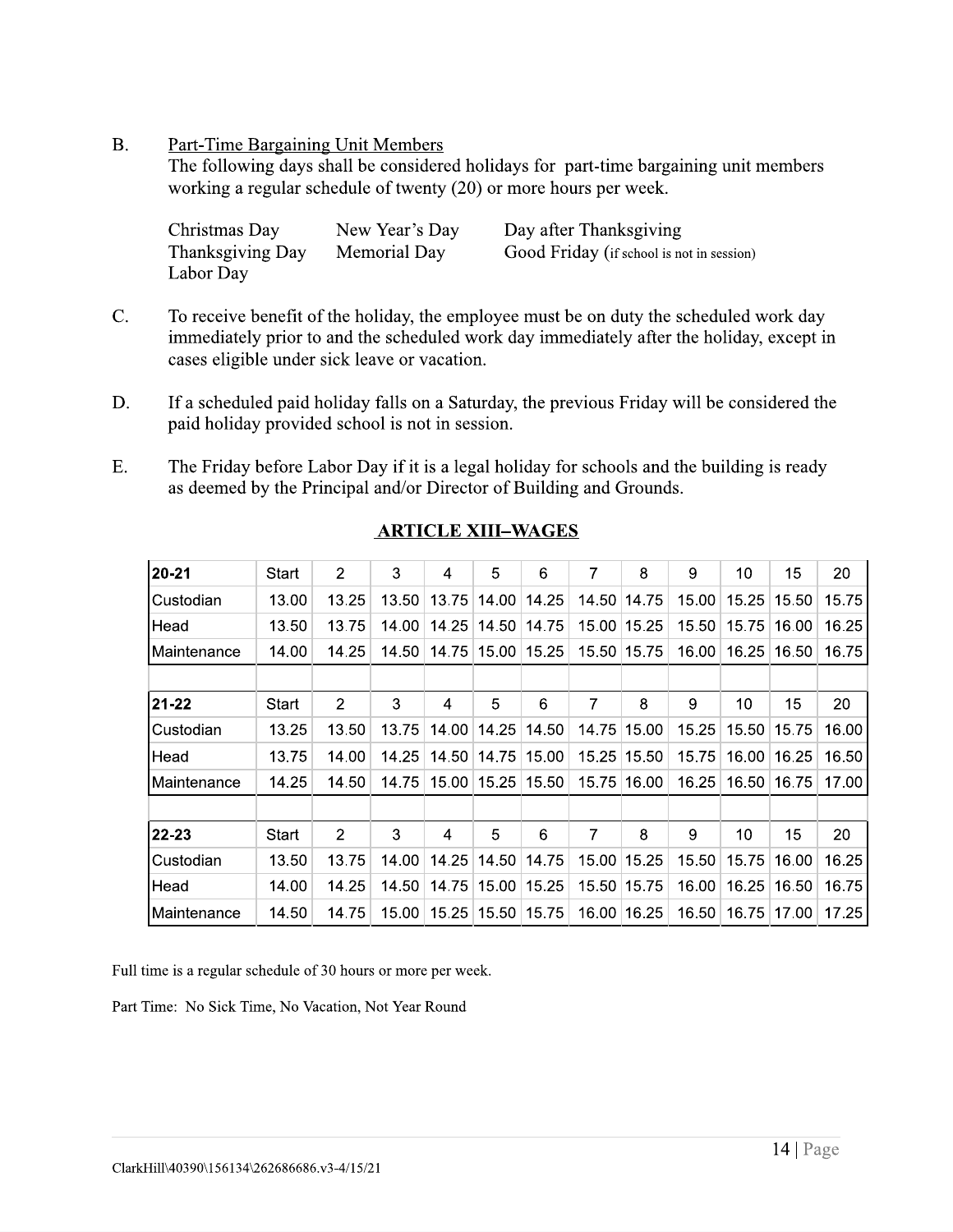#### **ARTICLE XIV - VANDALISM**

 $A_{\cdot}$ The Employer agrees to pay for the vandalism on school property of an employee's automobile to a maximum of \$100.00 per incident of uninsured repair costs if approved by the Superintendent or his Agent.

#### **ARTICLE XV - LUNCH/DINNER PERIODS**

The normal meal time allowances for an eight (8) hour shift shall be thirty (30) minutes.  $A<sub>1</sub>$ The Administration shall have the option of establishing a "duty free" time period or an "on-call" time period. Such arrangements shall be on a regular, rather than a day-to-day basis. Custodians who are on an "on-call" lunch or dinner break shall receive their regular rate of pay for that time period.

Employees who work three  $(3)$  or more consecutive hours shall be allowed a paid fifteen  $(15)$  minute break.

#### **ARTICLE XVI - STRIKES**

 $A_{\cdot}$ Strikes as defined in the Hutchinson Act, No. 336 of the Public Acts of 1947, are illegal and any custodial employee violating this act thereby abandons his employment. As used in the act, "strike" shall mean the concerted failure to report for duty, the willful absence from one's position, the stoppage of work, or the abstinence in whole or in part from the full, faithful and proper performance of the duties of employment, for the purpose of inducting, influencing or coercing a change in the conditions, or compensation, or the rights, privileges, or obligations of employment. In the event that legislation is adopted permitting legal strikes by school employees, this Article becomes null and void.

#### <u> ARTICLE XVII – WORK SCHEDULES AND WORK LOADS</u>

- $A<sub>1</sub>$ If it becomes necessary to alter work schedules or days to cover special events in the schools, the building seniority list will be referred to with low seniority employees rescheduled first unless voluntary reassignment is offered.
- $B<sub>1</sub>$ The Superintendent or his designated representative will be responsible for establishing written work schedules and written workloads for each custodian position.
- $C_{\cdot}$ In the event a regular custodian will be absent from his position for an extended period of time, the Superintendent or his Agent will consult with appropriate Union representatives to establish the extent to which workloads can be reassigned and temporary replacements need to be hired. When the Employer makes a temporary assignment for the purpose of filling vacancies of employees who are on vacation or on sick leave, the employee will receive the rate of pay of the classification they are assigned to after a period of two weeks.